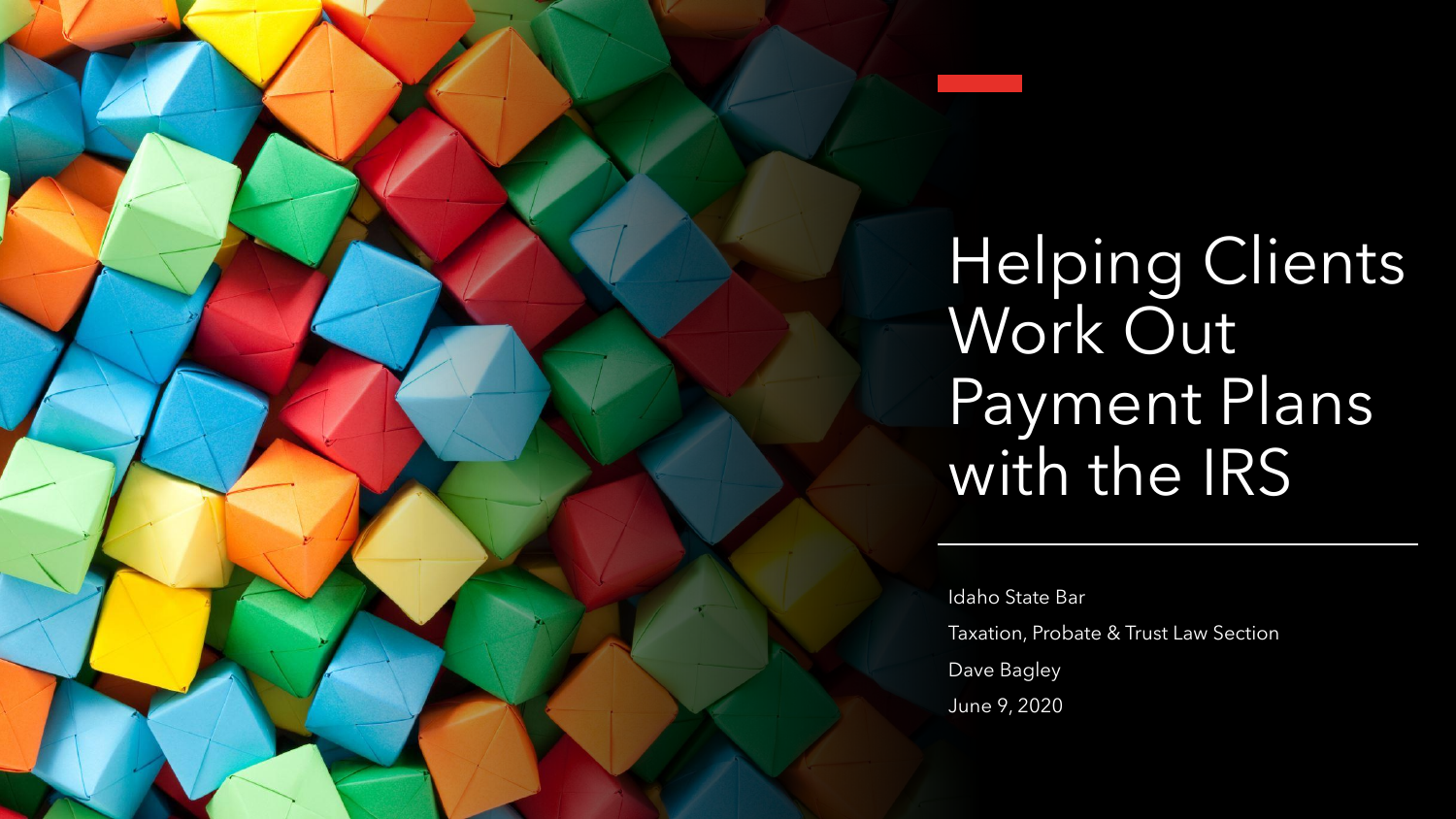# What will we discuss?

- A couple of common client circumstances
- Fact Gathering
- Proposing installment plans and offers in compromise
- What happens after IRS approval or denial
- IRS "People First" initiative in response to COVID-19
- Final Thoughts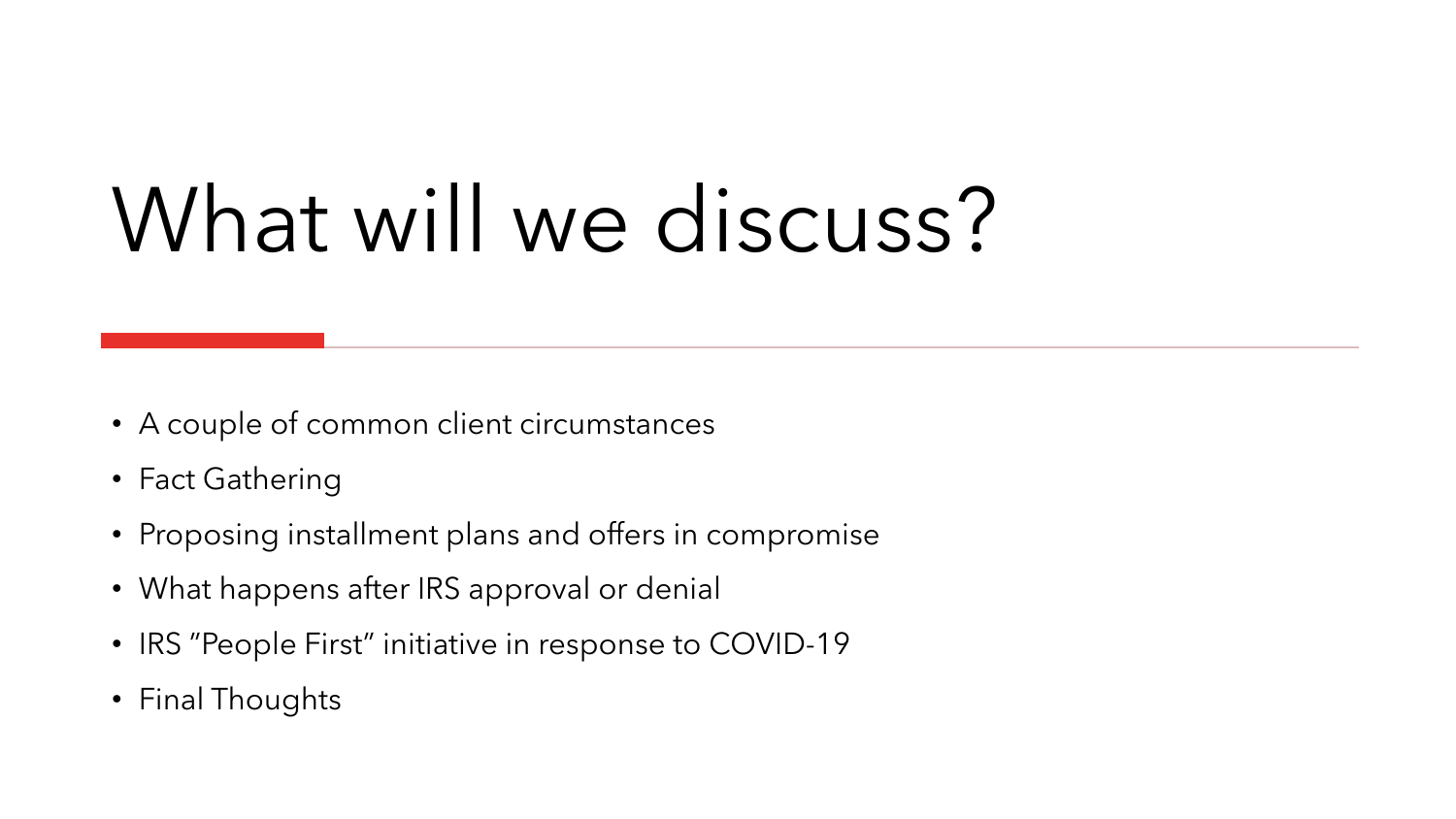### A couple of common circumstances

- Client has not filed returns for years and also has not been contacted by IRS
- Client receives letter from the IRS claiming deficiency, lien, or levy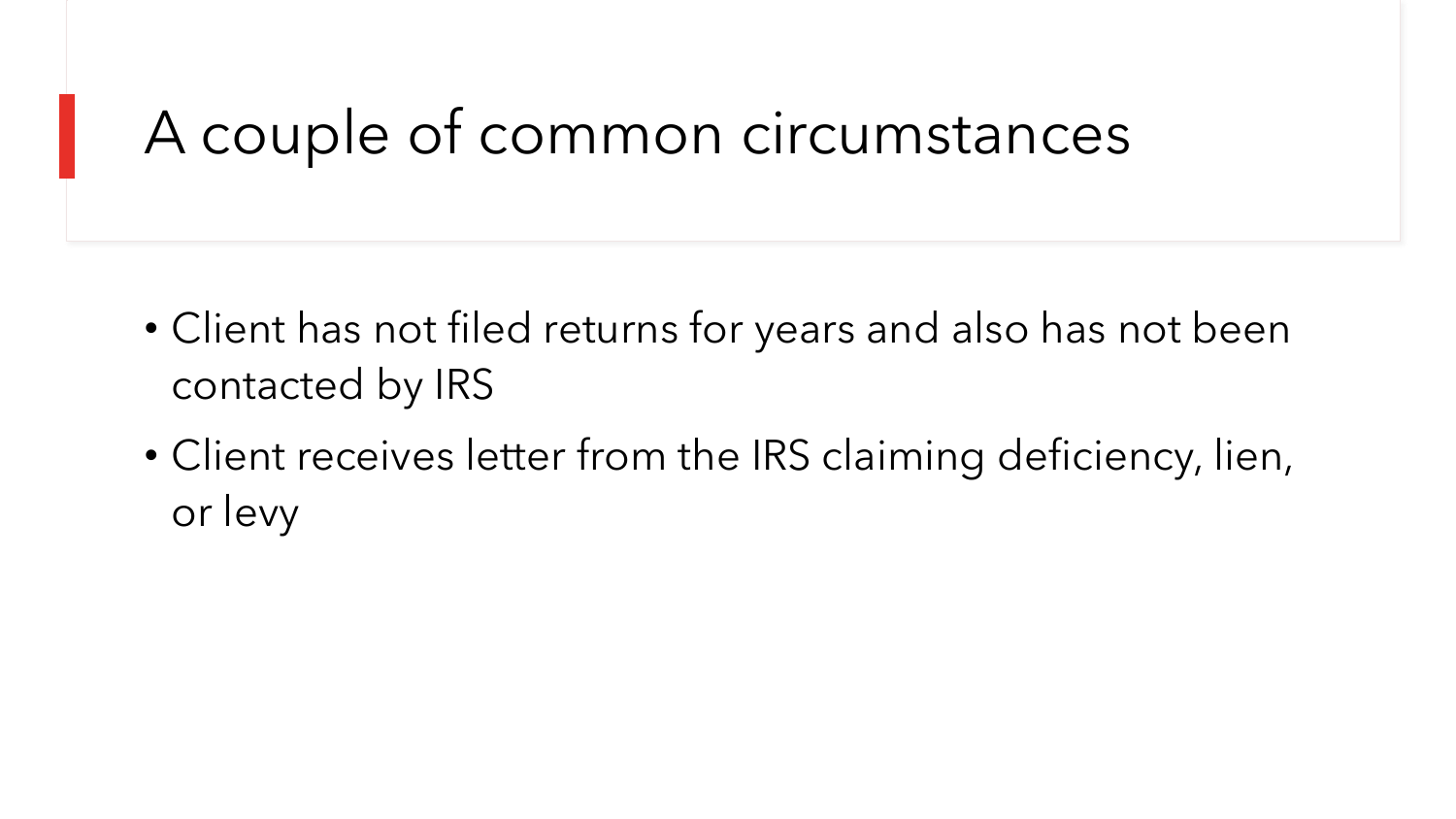# Fact Gathering-No Tax Returns Filed

Assuming that IRS has not assessed any tax or sent any letters



Direct client to have CPA prepare tax returns for the years in question (IRS will usually only look back 7 years if they have already not assessed but, technically, there is no statute of limitations when a return was not filed).



Refund may be due to taxpayer

But can only go back three years or two years from date of payment giving rise to refund However, may be able to shift refund from closed year to cover a different year's liability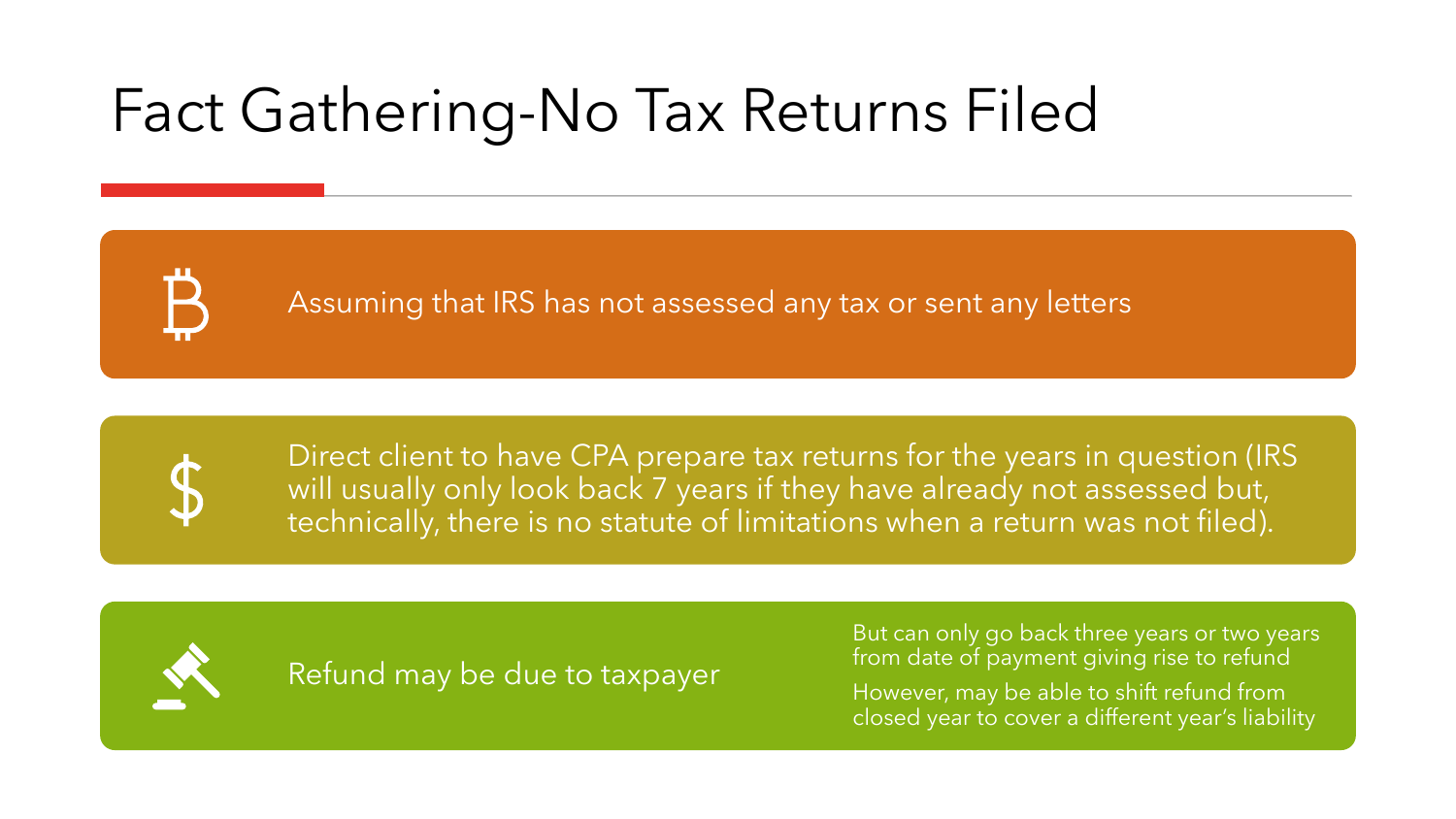### No Tax Returns Filed

After returns are prepared, they need to be filed with the IRS.

Assuming that the taxpayer cannot pay the tax owed with the returns, then, once the tax is assessed, propose an installment plan or make an offer in compromise (discussed further below).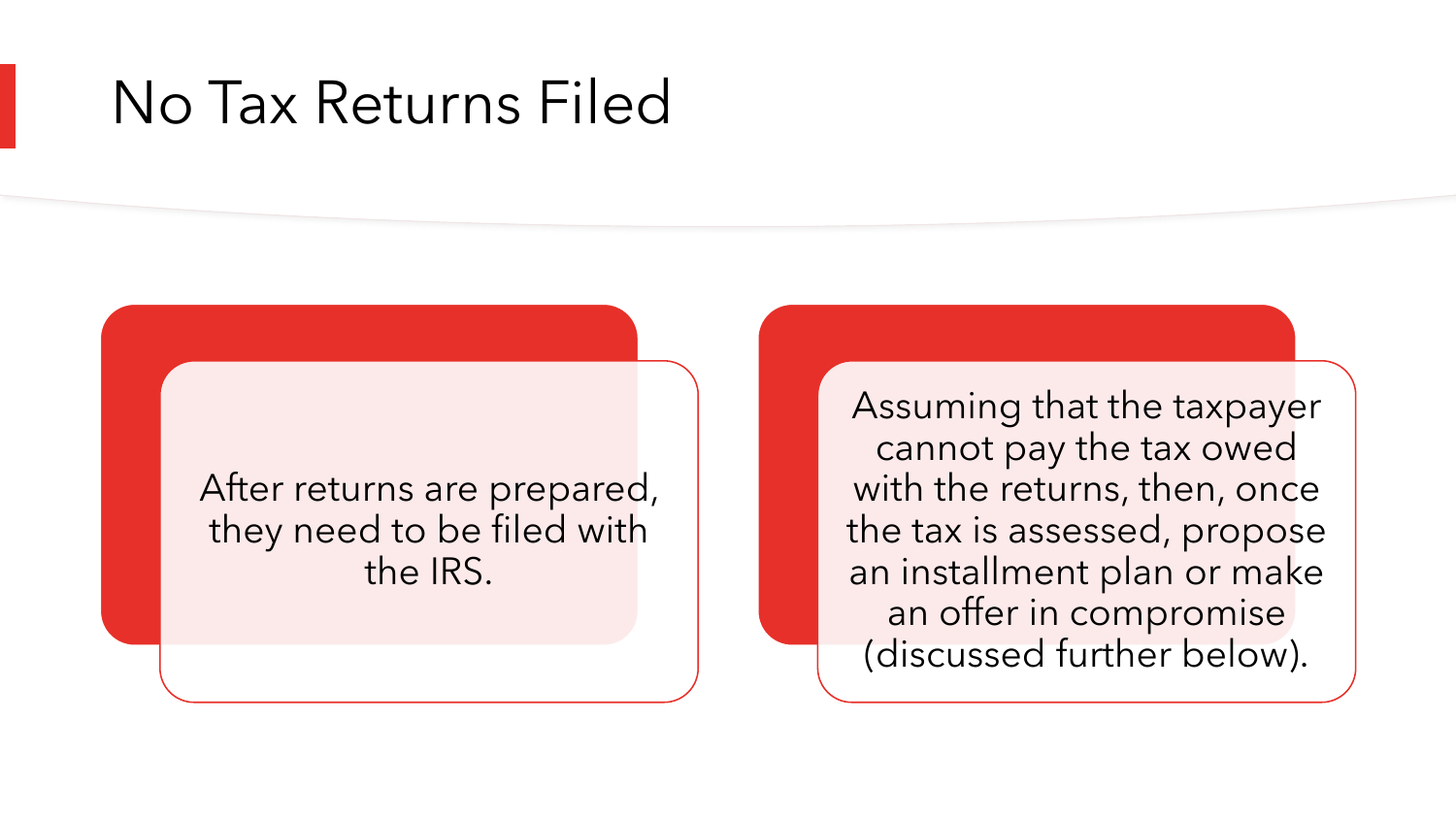#### Fact Gathering-Client Received Letter from IRS

- The letter may be a deficiency notice, a notice of lien, or a notice of levy.
- Carefully review the letter as it may include important deadlines.
- In all circumstances, it can be helpful to schedule an appointment with the local IRS office to discuss the client's account and get transcripts – Taxpayer Assistant Centers are temporarily closed due to COVID-19.
- To schedule appointment, go to the IRS website and search for "Contact local office in Idaho." This does not work right now, but hopefully will sometime in the future.
- Transcripts can be requested online. Go to irs.gov and search "get transcript."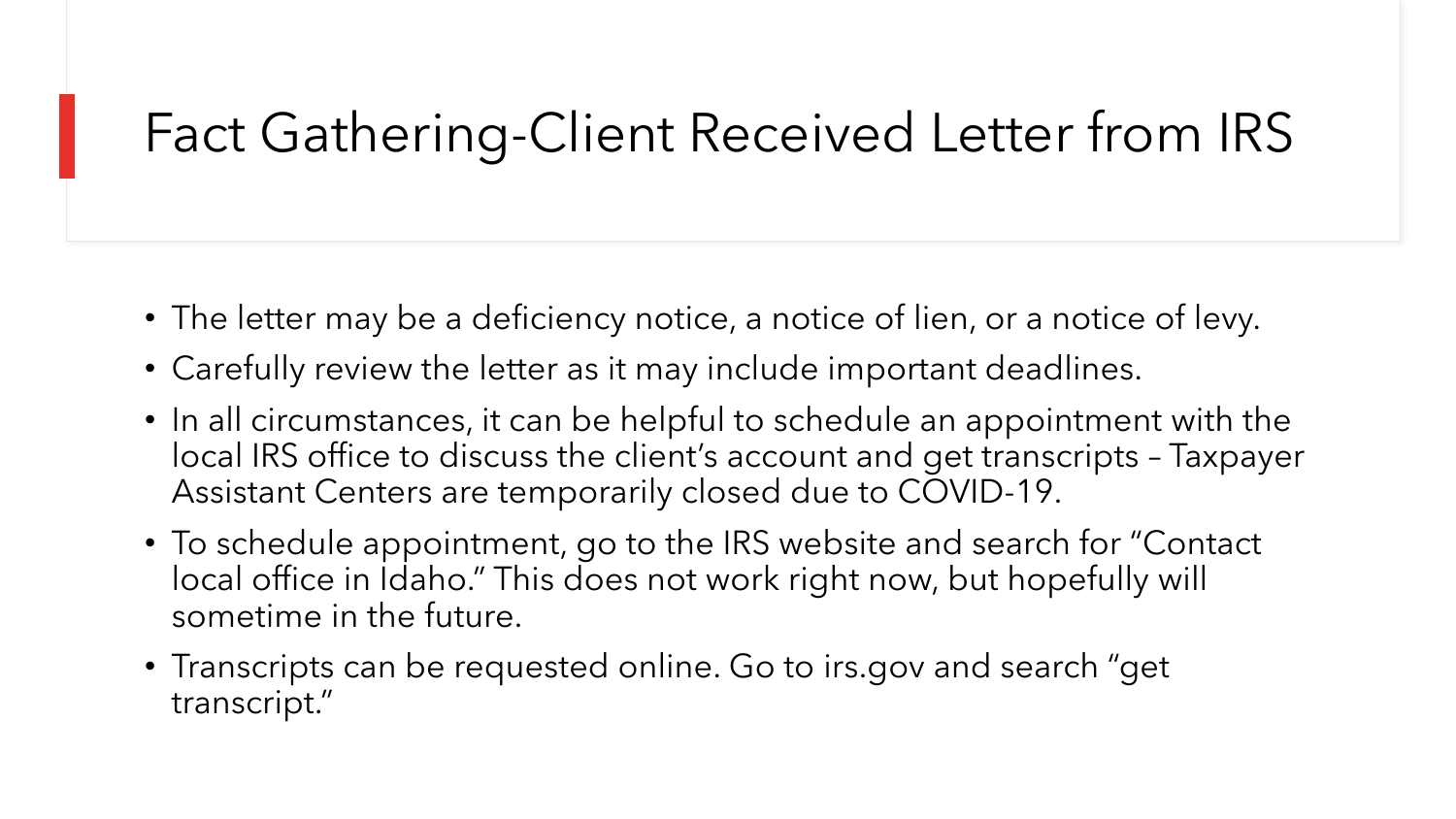#### Client Received Letter from IRS

If possible, make a request for a Collection Due Process Hearing (CDP).

Best results come from working with an IRS settlement officer with IRS Appeals.

If the deadline has passed to make a CDP request (clients often drag their feet getting notices to you), then in some cases you can request an Equivalent Hearing, which will also get you into IRS Appeals.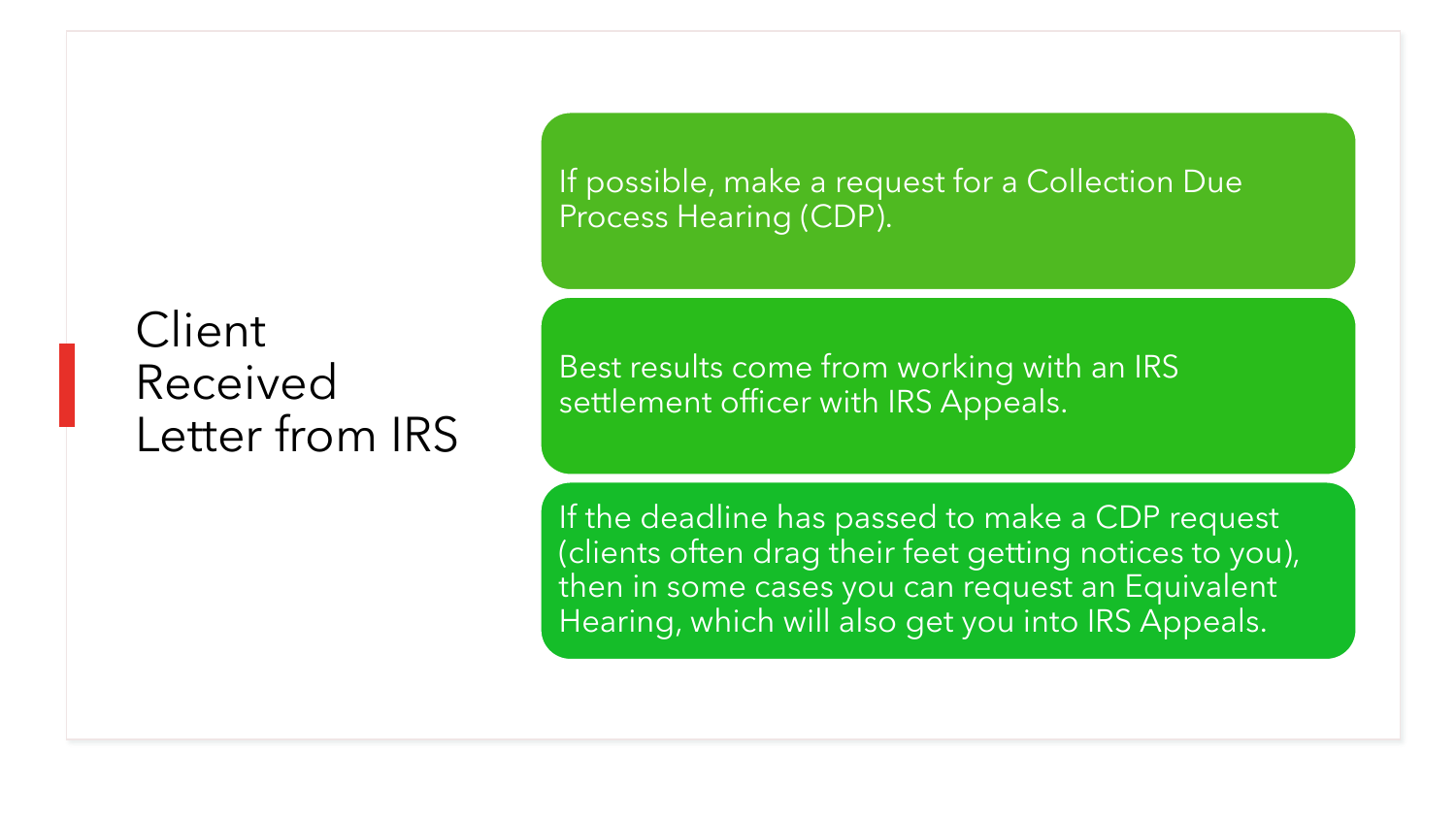### **Client** Received Letter from IRS

- If you do not have the opportunity to work with IRS Appeals, then you can submit a proposal for an installment plan or an offer in compromise.
- Whether in Appeals or making the proposal generally, the forms are the same.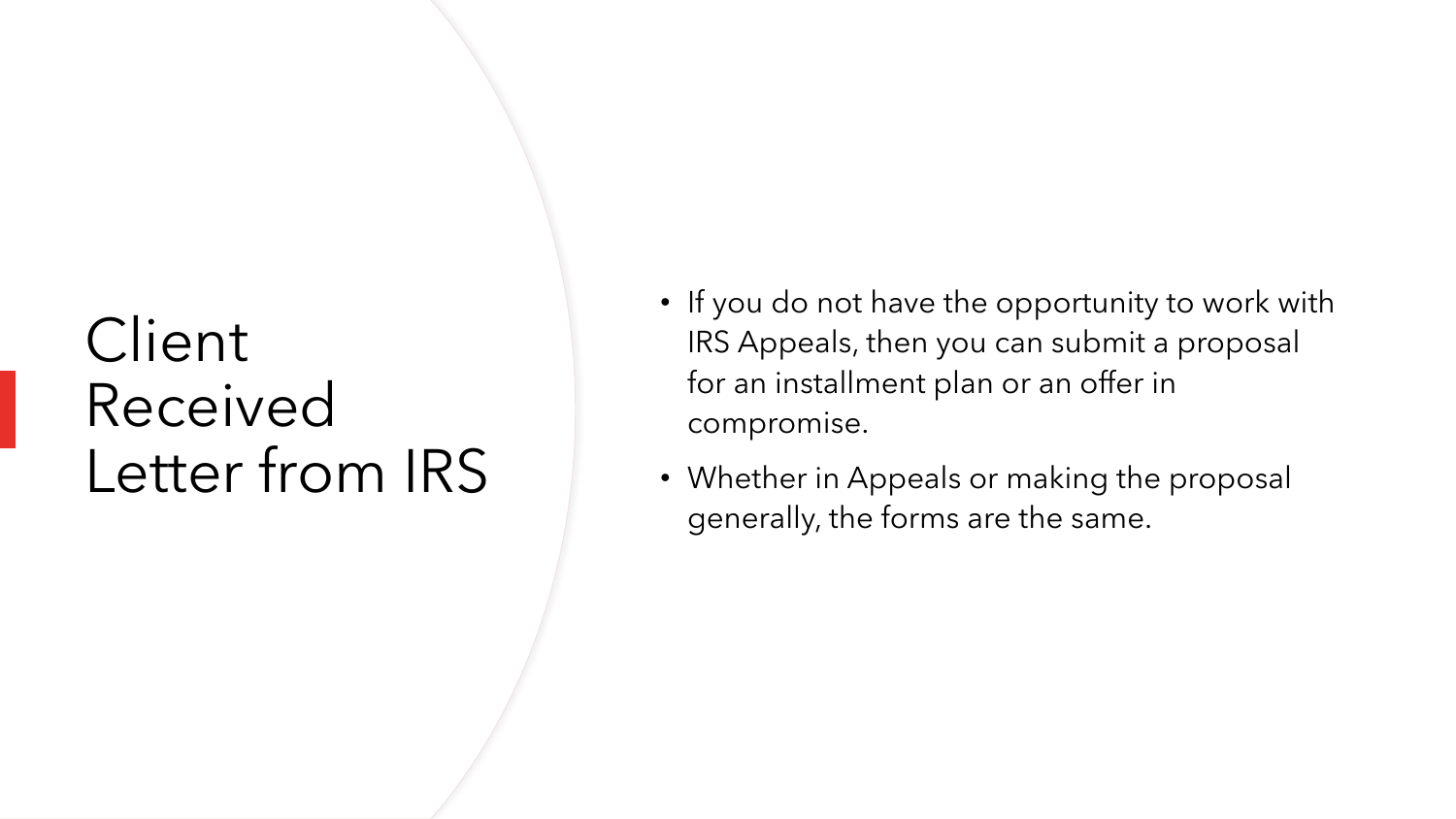### Forms – Power of Attorney

- IRS Form 2848 Power of Attorney
- Instructions for Form 2848
- Available at IRS.gov
- Let's briefly review the 2848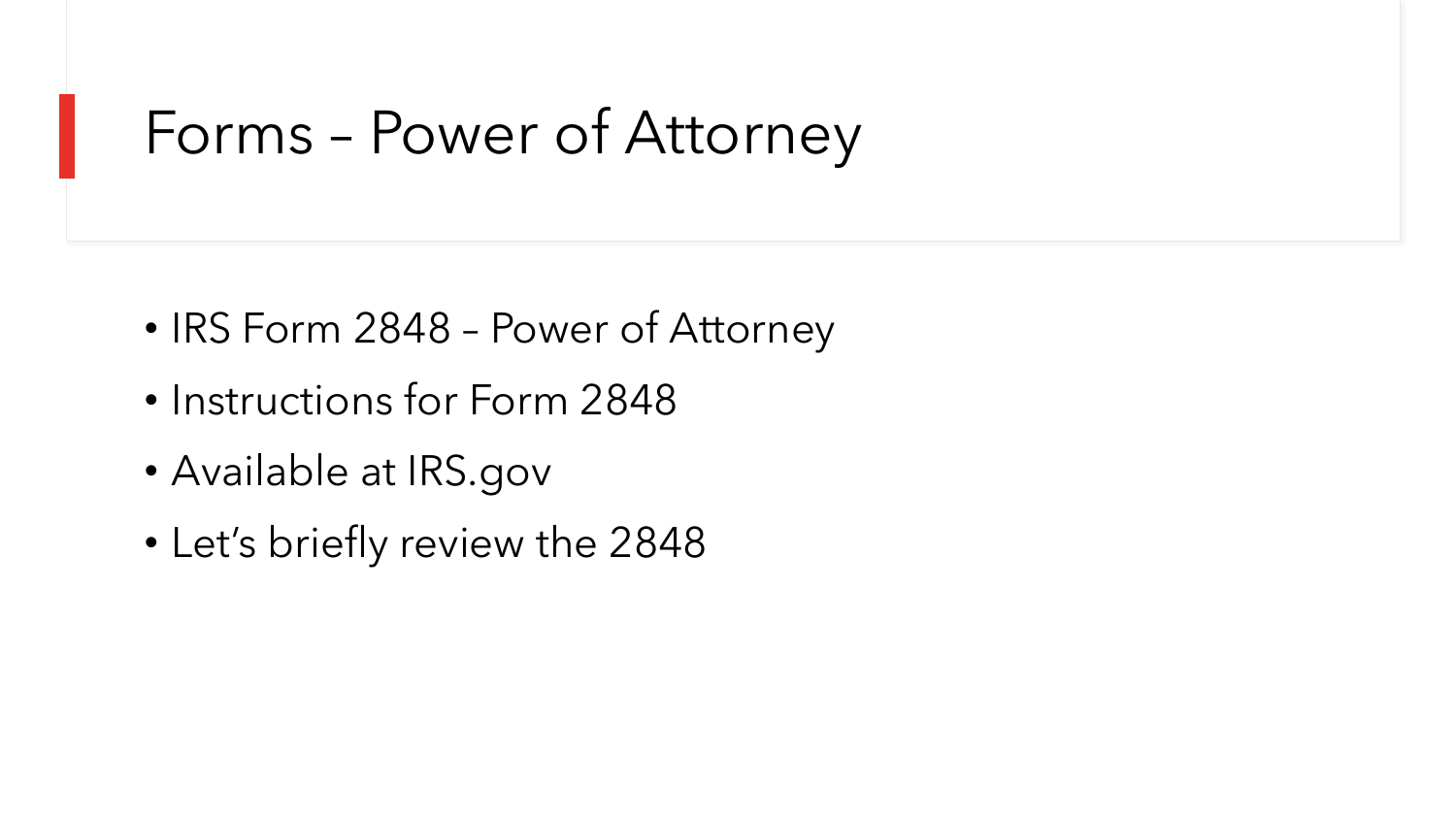# Forms – Installment Plan  $( > $50,000)$

- Installment Plan
	- Form 433-A (individual wage earner/self employed) and/or 433-B (business)
	- Form 9465 Installment Agreement Request
	- Instructions for Form 9465
	- Let's briefly review Form 9465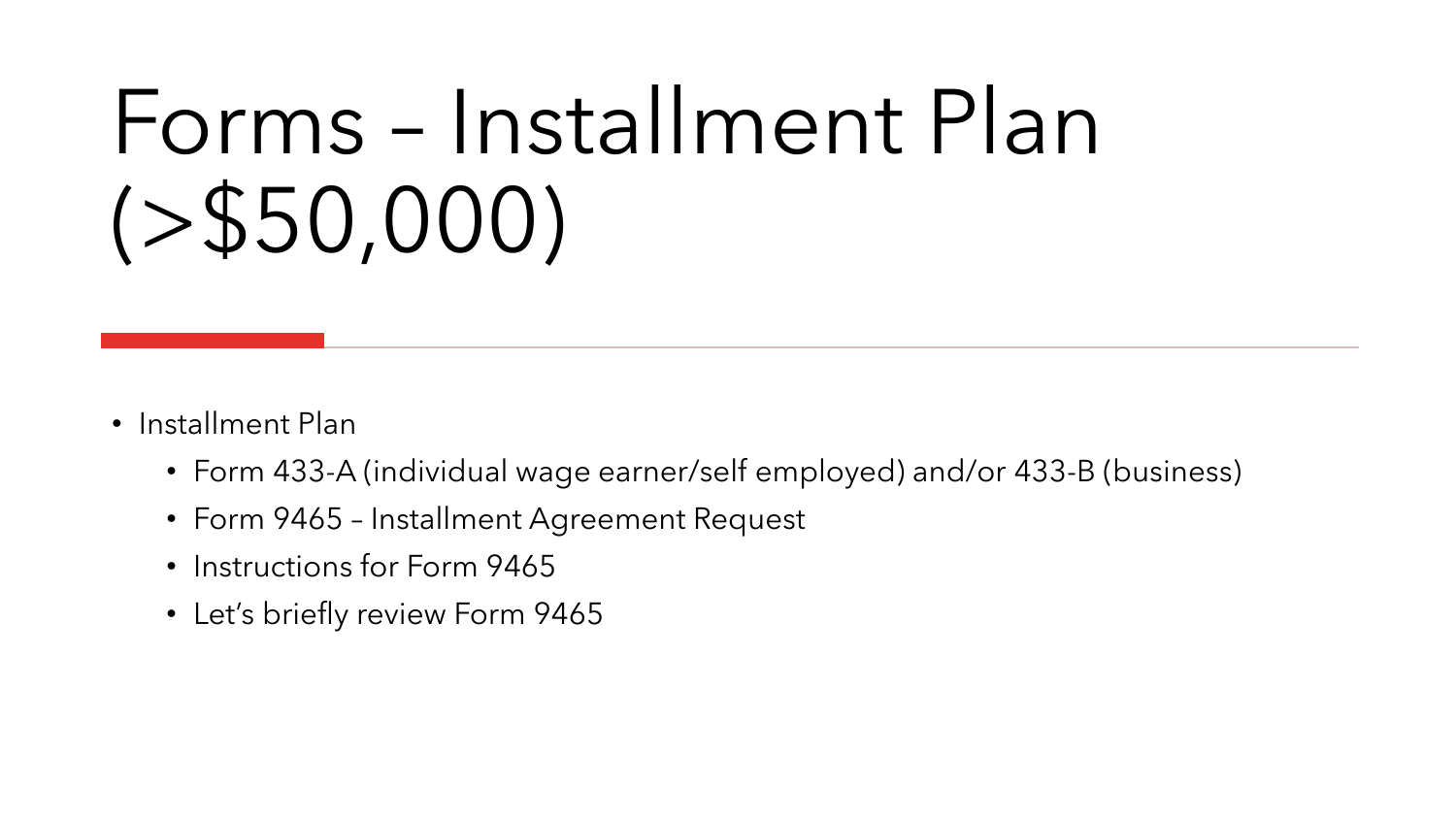Forms – Installment Plan (\$50,000 or less)



Taxpayer can apply for an installment plan through the IRS website and does not need to provide a Form 433 -A.

72 month term.

Go to irs.gov /opa (which stands for online payment agreement)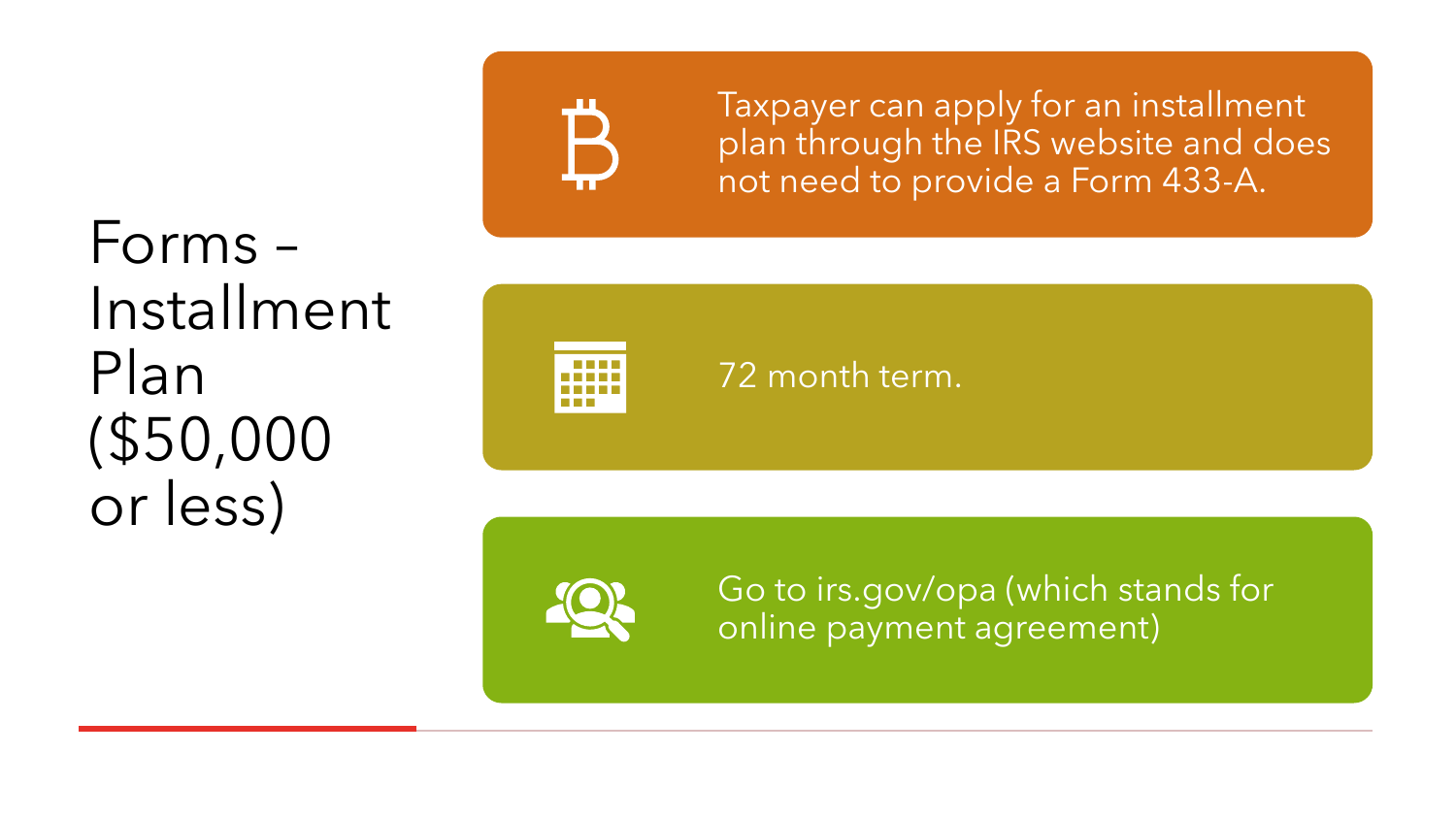# Forms-Offer in Compromise

- Form 656 Booklet Offer in Compromise
	- Includes Forms 433-A and Forms 433-B
	- User friendly
- Basically, an acceptable offer will be:
	- Fair market value of assets (80% of real property FMV less mortgage) plus 12 x monthly discretionary income (as calculated using National Standards).
	- National Standards are available by going to irs.gov and searching for "collection financial standards."
- Let's briefly look at the collection financial standards and briefly review Form 656-B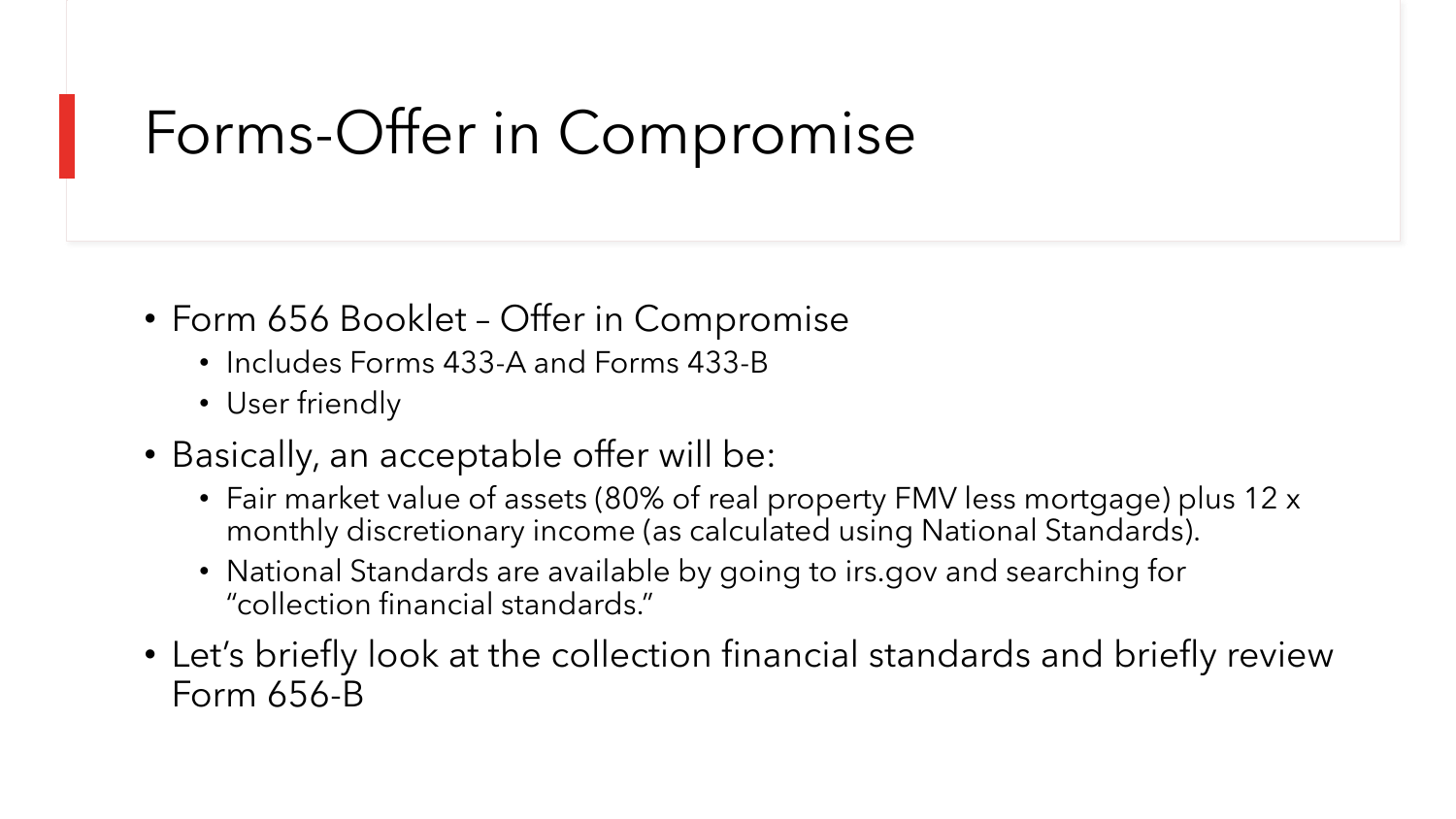### Denial

- If the proposed offer in compromise is denied, the taxpayer and agent under the 2848 (assuming you checked the appropriate 2848 box) will receive notice and an opportunity to protest.
- Very important to meet the deadlines.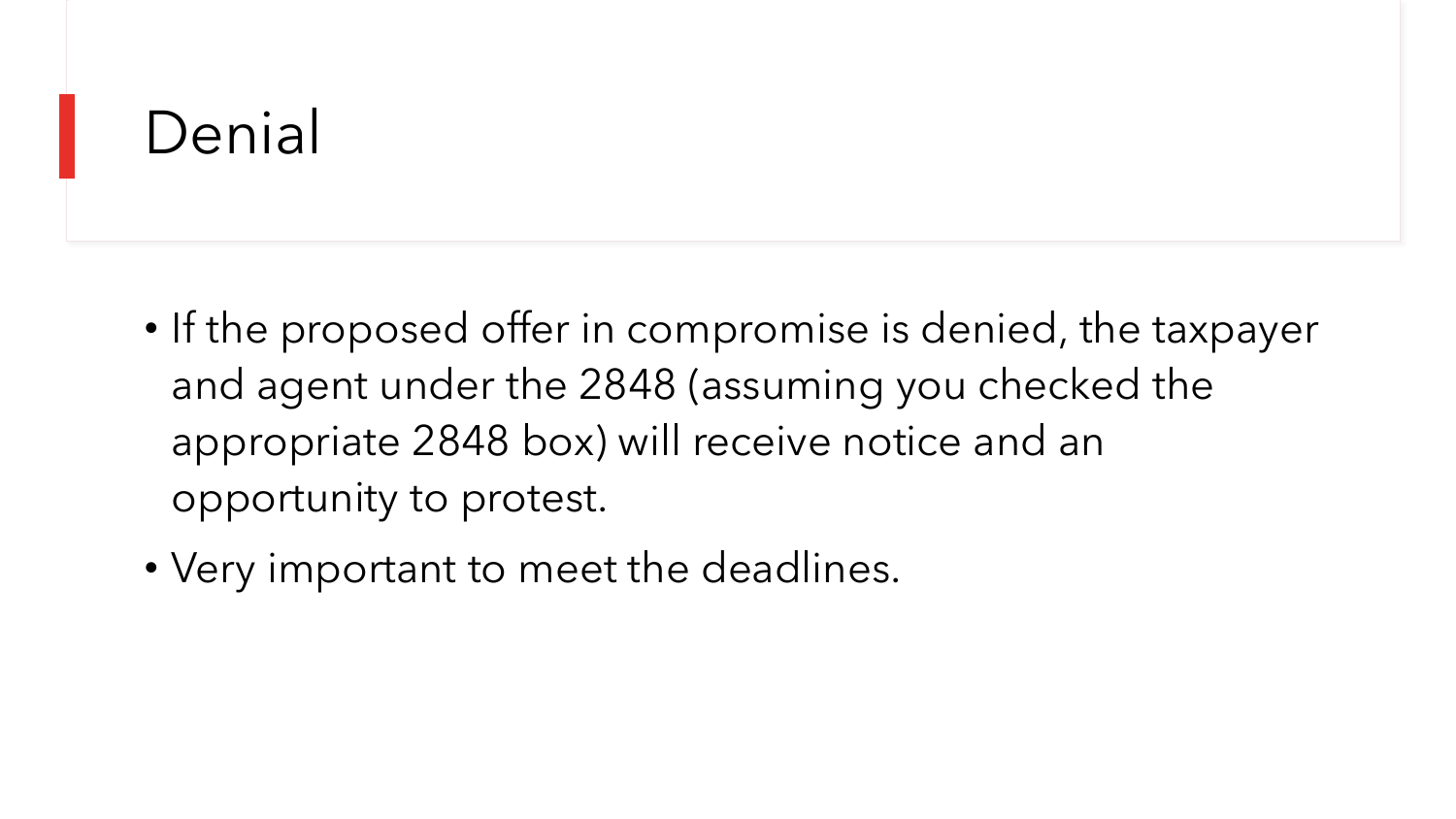### Approved

- To be approved and stay in compliance, taxpayer must have filed all current tax returns.
- If Offer is approved, typically the taxpayer must pay the offer amount within 5 months of approval (can also request longer payment period but offer will need to be larger). If the taxpayer fails to pay the offer within the required time, the offer is defaulted.
- Upon default, notice is given with the opportunity to protest. AGAIN, DEADLINES ARE SUPER IMPORTANT!!!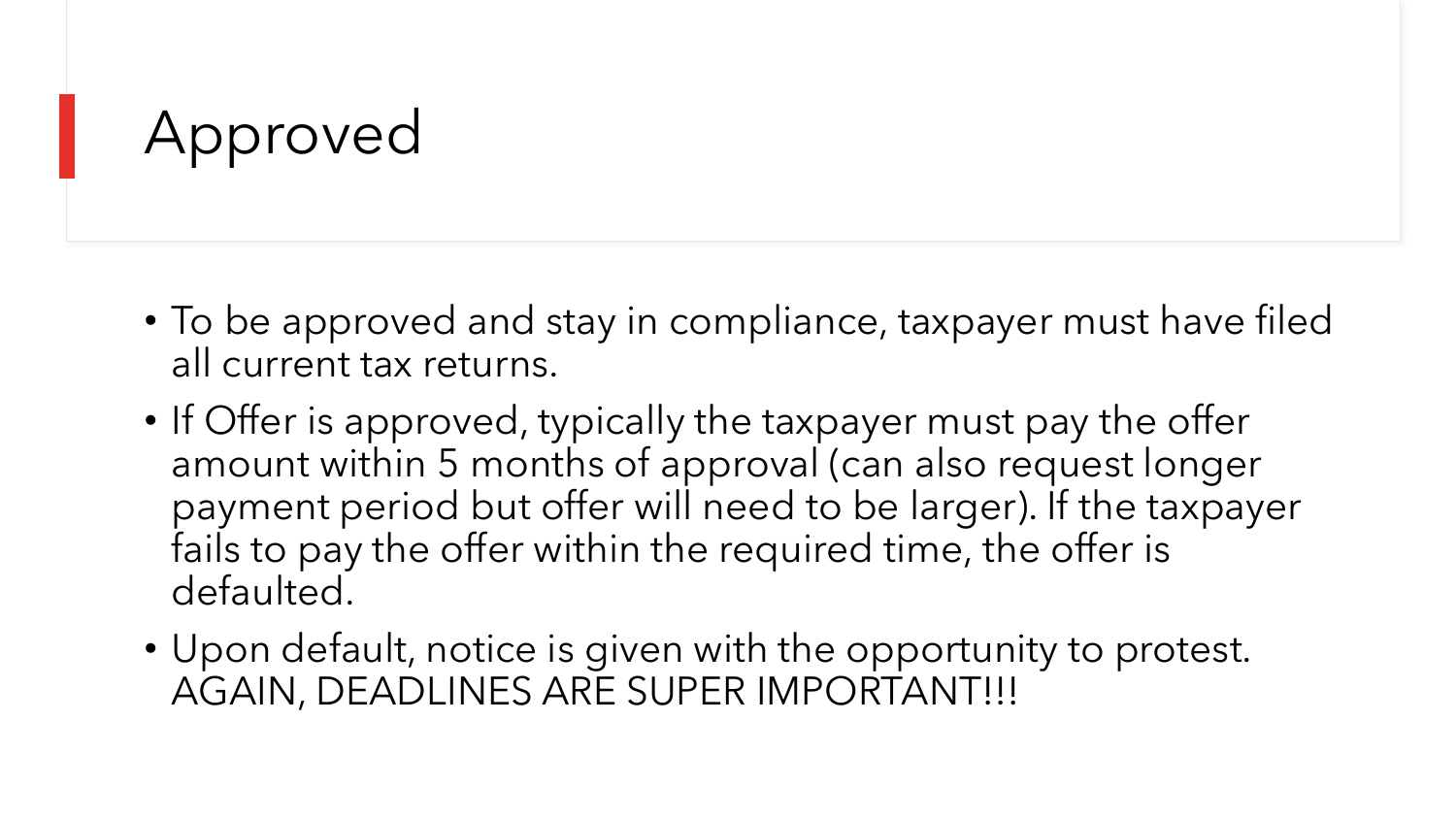### IRS "People First Initiative"

• In relevant part, waived installment plan payments from April 2020 to July 15, 2020.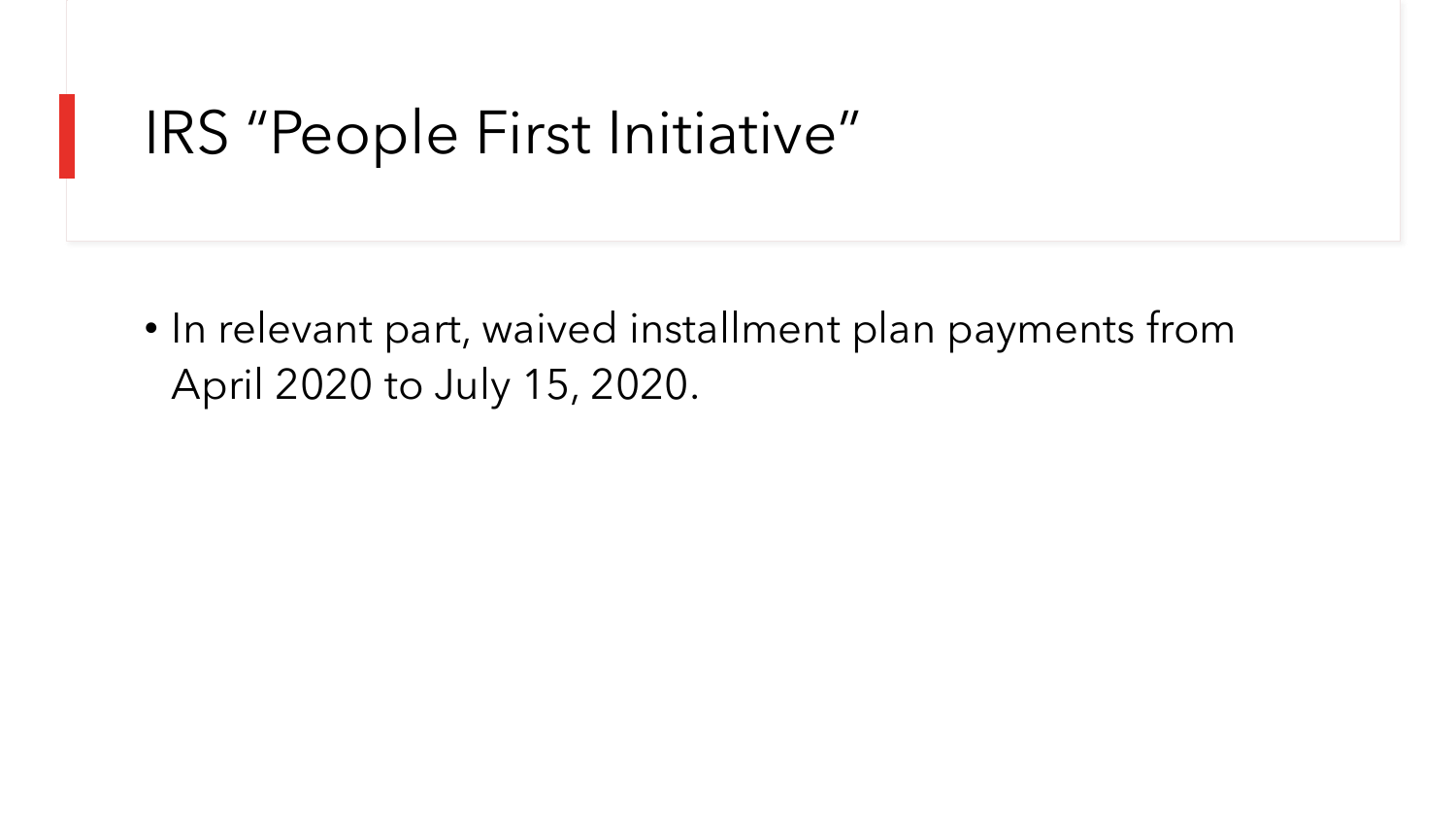Taxpayer Advocate

- The IRS Taxpayer Advocate Service can provide a lot of help if the IRS will not respond to you or you feel that your client is not being treated fairly.
- You can contact the Taxpayer Advocate in Boise at 208-363- 8900. You will leave a message and they will contact you.
- I do not know how COVID-19 has affected TAS.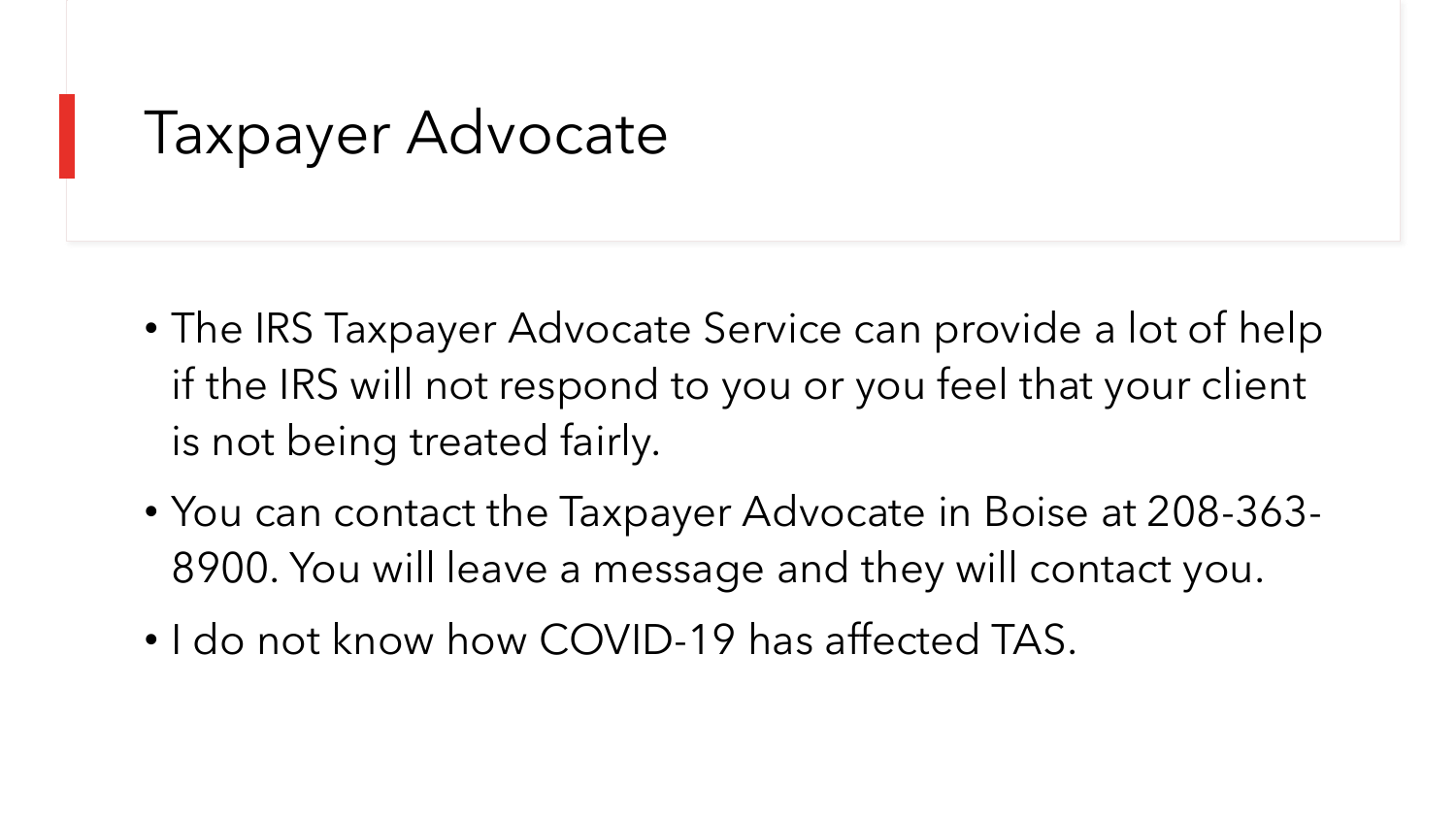# Final Thoughts

- If you have a client subject to the trust fund penalty and a payment is made toward the employment tax liability by the company (or anyone else), PLEASE make sure that the check says "apply to trust fund recovery penalty." Also include that language in the letter accompanying the check.
- Send all payments and correspondence by certified mail or FedEx/UPS and keep copies of everything.
- Document every material discussion with IRS representatives. If the IRS is not returning your calls, document by sending faxes and letters. This can be helpful later in the process.